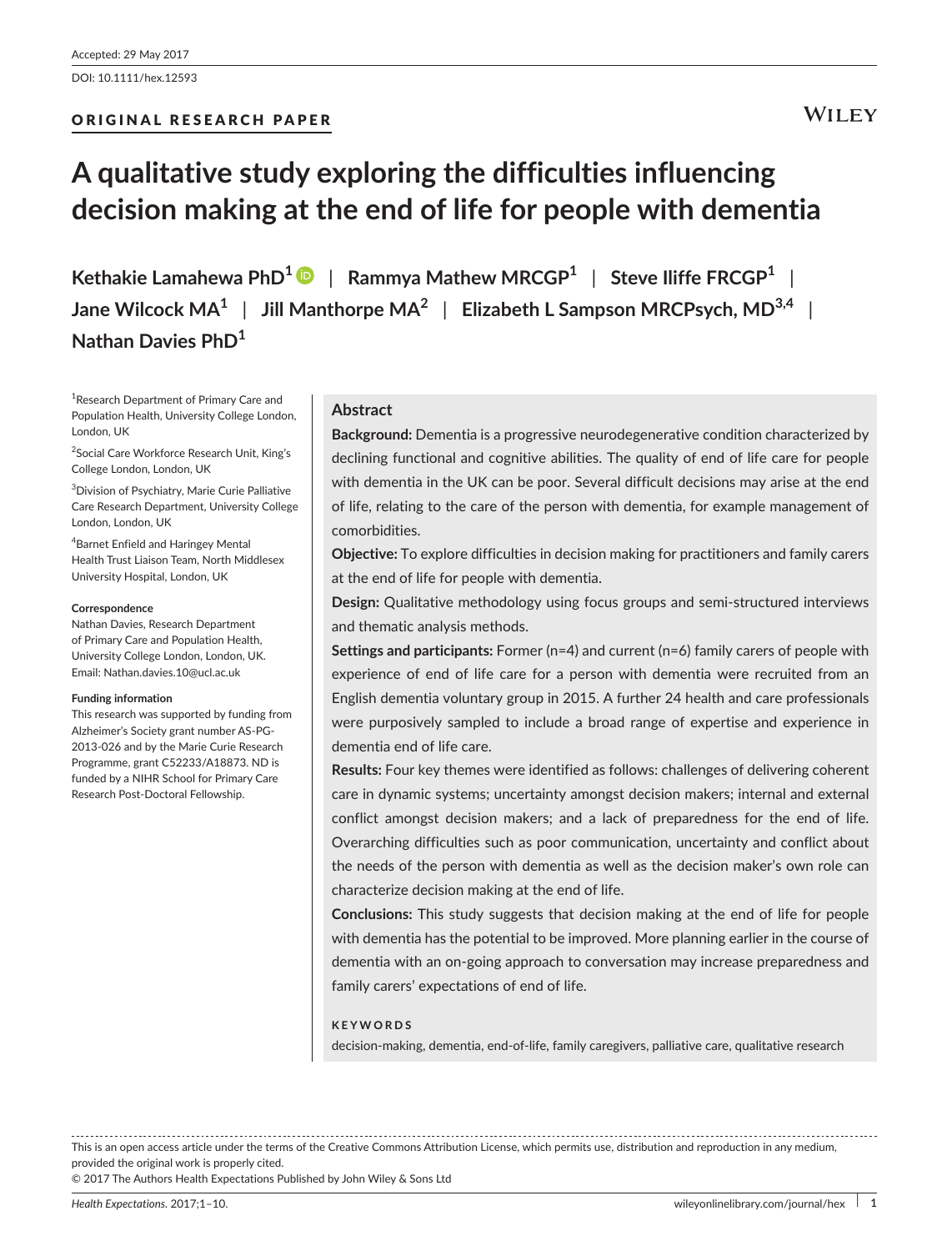# **1** | **BACKGROUND**

Health and social care professionals report they lack confidence in decision making with respect to end of life care amongst people with dementia, and this is compounded by a lack of professional guidance in this area, with much of the guidance on end of life care focussing primarily on people with cancer. $1$ 

Dementia presents a global health challenge. Although incidence is declining, $2$  the prevalence of dementia is still rising across the world because of the ageing population.<sup>3-5</sup> It is a progressive neurodegenerative condition characterized by a gradual decline in cognitive abilities and an accompanying increase in health and social care needs. Median life expectancy from the time of diagnosis is estimated to be around three and a half years.<sup>6</sup> However, it is often difficult to estimate the prognosis for someone with dementia. Unlike diseases such as cancer, where the prognosis and course of illness are relatively well-understood, the trajectory of dementia is much more uncertain and heterogeneous and can be punctuated with declines related to acute illness.<sup>7,8</sup> End of life in the UK is considered to be the final 12 months of life, as defined by the National End of Life Care Strategy.<sup>9</sup> The end of life phase in dementia is often recognized late<sup>10</sup> and therefore may not be managed optimally. In this study, we define end of life care as a period of time during which the individual or family and professionals recognize that the person is dying, which could potentially be a period of up to 1-2 years. $^{11}$ 

End of life symptoms experienced by people with dementia may not be different to those of other terminal conditions such as cancer, but may be experienced for a much longer period of time.<sup>12</sup> Common clinical complications include recurrent infections (such as pneumonia), difficulties with swallowing, incontinence and pressure sores.<sup>7</sup> As the person with dementia may lack capacity, difficult decisions sometimes have to be made by family members and health and care professionals about end of life care, supported by the Mental Capacity Act 2005. The Mental Capacity Act 2005 states that decisions made are in the best interest of the person and their rights are respected.<sup>13</sup> These decisions may include establishing ceilings of care, for example deciding when to stop providing treatments such as antibiotics for recurrent infections, or what to do if someone is no longer able to swallow and eat food. Previous studies have identified factors such as the differing views, expectations and priorities of families and practitioners as factors which complicate the decision-making process. $14,15$  The care process has also been framed as a triad involving the person with dementia, any family carers and professionals from the health and care systems.<sup>16</sup> Few clinical guidelines focus specifically on end of life for people with dementia and those that exist have been developed by organisations such as the National Council for Palliative Care and the Alzheimer's Society.17-21

In this article, we identify and explore influences on decision making for practitioners and family carers at the end of life for people with dementia.

### **2** | **METHODS**

### **2.1** | **Design**

A qualitative methodology was chosen for this study using semistructured interviews and focus groups to explore personal and professional accounts in a sensitive manner. Both interviews and focus groups were analysed using thematic analysis methods.

### **2.2** | **Participants and setting**

Former and current family carers of a person with dementia were recruited from a national dementia voluntary sector group, purposively inviting those with experience of providing care at home or experiencing it in hospital, and those who had experience of providing end of life. Invitations were sent either in the post or by email from the voluntary sector organisation to potential participants. Interested participants returned a postal expression of interest to the research team or replied in email to the voluntary sector, and they were then followed up with a telephone call from the research team to explain the study in more detail and confirm eligibility.

We purposively sampled a broad range of professionals working with people with dementia at the end of life in England including; general practitioners, palliative care nurses and physicians, geriatricians, speech and language therapists, hospital nurses, health-care assistants, community nurses and pharmacists. Professionals were recruited through the Dementias and Neurodegeneration (DeNDRoN) coordinating centre and the Comprehensive Local Research Network (CLRN). Finally, the research team invited experts within the field of dementia and end of life care to take part in the study, using snowballing methods to complete recruitment.<sup>22</sup> Invitations for professionals were sent via email from the research team or DeNDRoN and asked to reply via email or telephone to the research team.

### **2.3** | **Procedure**

One focus group (n=3) and three individual semi-structured interviews were conducted with current carers; one focus group (n=4) was conducted with former carers. Individual semi-structured interviews were offered to family carers who preferred not to participate in a focus group. Four focus groups were conducted with professionals with experience in end of life care in dementia, who were purposively sampled to include a broad range of expertise in dementia end of life care. The practitioner focus groups consisted of between four to eight participants (focus group 1, n=4; focus group 2, n=5; focus group 3, n=8; focus group 4, n=7).

Interviews were conducted by an experienced qualitative researcher (ND), and focus groups were facilitated by a researcher experienced in conducting focus groups (ND, SI, JW), observed by an additional researcher who took field notes (JW, RM).

A topic guide was developed based on findings of preliminary work with family carers of people with dementia $23,24$  and a review of the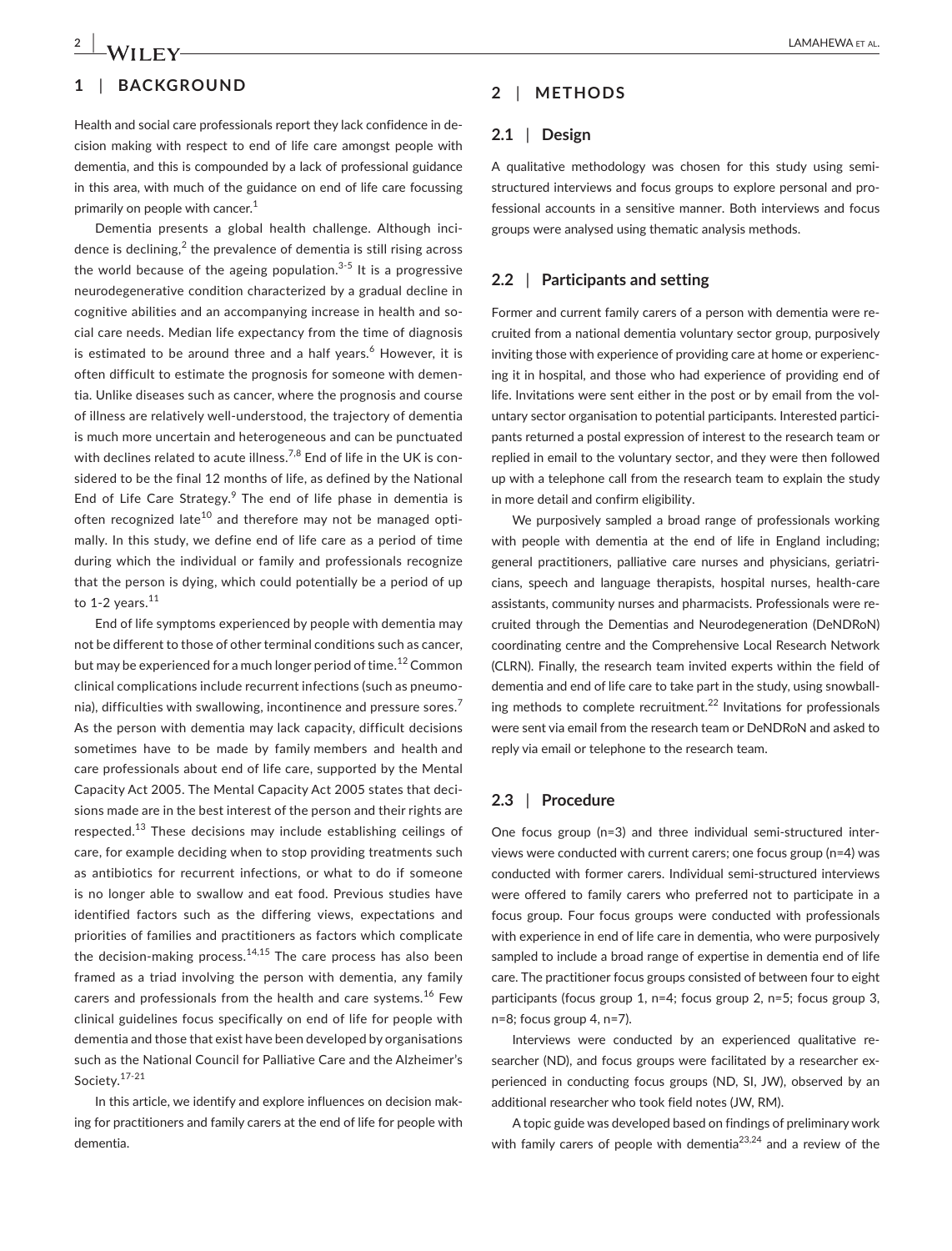literature.<sup>25</sup> The topic guide was used to facilitate the focus group discussions and was modified for use in individual interviews. It was presented to the research development group consisting of practitioners working with people with dementia as well as family carers

for feedback and developed further based on these discussions. The same topic guide was used with family carers and professionals, but also explored the family carers' experiences of caring for a person with dementia within the individual interviews. The guide explored decision making related to the following specific areas:

- **1.** Management of difficulties with swallowing and eating
- **2.** Management of agitation/comfort
- **3.** Ending life sustaining medical treatment
- **4.** Maintaining personhood
- **5.** Providing routine care (ie personal care including washing, changing bed sheets and clothing)
- **6.** Communication between professionals.

Groups were presented with the words of each topic visually using a PowerPoint presentation with a brief explanation from the facilitator and asked to discuss difficult decisions which needed to be made around this topic. This study adopted a 'think-aloud' strategy for the focus groups, which encourages participants to vocalize their thought processes while being presented with a problem or situation.<sup>26</sup> This method has previously been used to understand difficult decision-making processes in health care.<sup>27</sup> Traditional semi-structured interviews allow people to rationalize their thought processes before speaking and therefore may not provide an understanding of how an individual arrived at their decision.<sup>28</sup> The results from these interviews highlighted the views and experiences of both family carers and practitioners. The findings formed the basis for the development of a series of heuristics to aid decision making for practitioners caring for people with dementia at the end of life.<sup>29</sup>

Ethics approval for the study was obtained from King's Cross and Camden REC committee (Ref 15/LO/0156). Informed written consent was obtained from all participants prior to conducting the focus groups and interviews. The focus groups lasted between 60 and 80 minutes and individual interviews lasted around one hour.

### **2.4** | **Analysis**

Focus group and individual interviews were audio-recorded and transcribed verbatim by an external transcriber and checked by (ND). An inductive approach was taken using thematic analysis methods. Each transcript was read independently by two researchers (KL, RM) to familiarize themselves with the data. Following this, line-by-line coding was carried out by (KL), who has a background in social sciences and (RM), who is a general practitioner on both family and practitioner transcripts. Coding was discussed between (ND, KL, RM); and as similar and complementary codes were identified in both family carer and practitioner transcripts, a single coding strategy was agreed for both groups. The remainder of the interviews and focus groups were coded using the agreed coding strategy by (KL, RM). After coding of all transcripts and clustering the codes into categories, provisional themes were agreed upon with others in the research team (SI, JW, ND). Themes were revised iteratively, searching for negative and deviant cases to ensure the themes were supported by the data, increasing the rigour of the findings. $30$  Family carer and professional data were analysed together as following initial reading of the transcripts and discussions within the research team, and it was clear there was a high level of overlap between professional and carer views.

### **3** | **FINDINGS**

Four key themes were identified which contributed to making decisions particularly difficult or complicated at the end of life. These include the following: challenges of delivering coherent care in dynamic systems, uncertainty amongst decision makers, internal and external conflict amongst decision makers and a lack of preparedness for the end of life.

# **3.1** | **Challenges of delivering coherent care in dynamic systems**

 As dementia progresses, the person with dementia can find themselves moving through the health and social care system. Movement through the care pathway is not linear and is often punctuated by a series of sudden moves between different care environments including hospital admission.

A frequently changing and unfamiliar environment was described as unsettling for both the person with dementia and their family. It can hinder the development of relationships between the person with dementia and those providing their care. Knowing the person well and having a sense of their personal and social identity was said to enable carers and health-care professionals to make better informed best interests decisions on behalf of a person with dementia. This was thought to be particularly pertinent at the end of life, when the person with dementia may not always able to verbally express themselves. As one carer explained

> *Really to look at that (best interests), you've got to know what their quality of life was to start with, to be able to judge their loss of quality of life. (C1, Former Carer)*

Similar views were held by one of the medical consultants about the value of continuity of relationships:

> *…the community team who've known this patient for a long time and seen them deteriorate and actually know a bit more about what they would want at the end of their life… (P1, Consultant in Older People Medicine)*

As people moved through the care pathway, the lack of familiarity of the person with dementia by health-care providers inadvertently leads to disease labelling, whereby the individuality and identity of the person is lost and they are defined by their disease. This was considered to be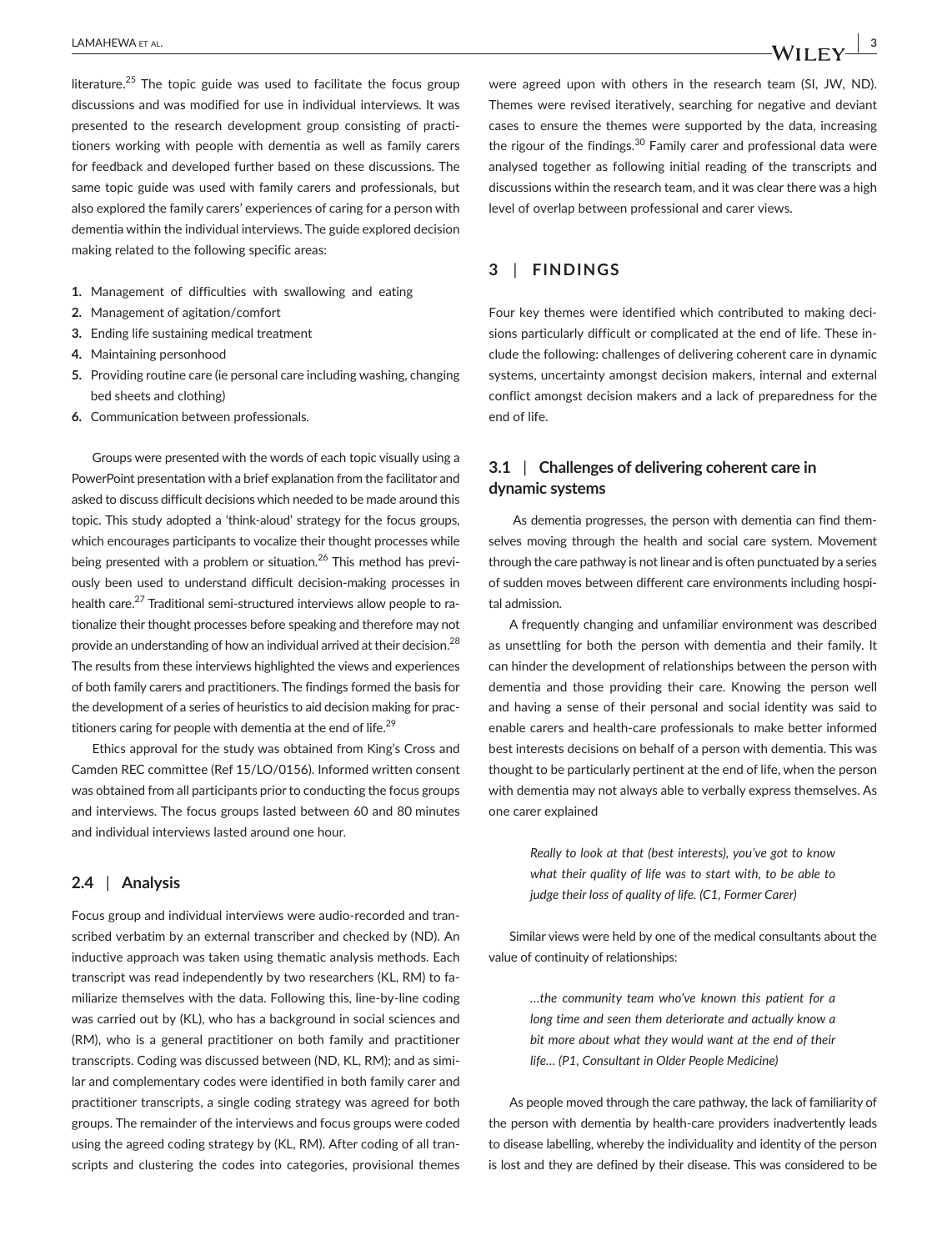particularly relevant when a person with dementia is admitted to hospital where staff have no information about them. The potential negative impact of disease labelling (diagnostic overshadowing) on decision making was encapsulated by both practitioners and carers:

> *One thing that concerns me is that people with dementia are lumped together and they're kind of seen as the dementia people. That to me is concerning because then you begin to lose the fact that there's an individual there. (P2, Community Palliative Care Clinical Nurse Specialist)*

> *…they're treating him, you know, like this old person with dementia, not another one, you know, coming in with a UTI or a collapse…sort of getting rid of you as soon as they can and not that sort of personalised care. (C2, Current Carer)*

Movement through health and care systems as individuals are passed to new services or services are withdrawn can result in uncertainty about the roles and responsibilities of those involved. At times, decisions may be delayed due to uncertainty about who is best placed to make them, whilst at other times, assumptions may be incorrectly made that discussions around end of life care preferences have already taken place in other settings. This complex dynamic was explained by a practitioner:

> *There's often ambiguity around who's responsible for end of life decisions…People in hospital always say, well, it should be the GP who knows them really well and the GP may be saying, well, it should be the people in hospital who have specialist expertise and experience. And actually I think the reality is that nobody likes making end of life decisions for people; it's not easy to do, everyone wishes it was someone else's responsibility (P3, Registrar)*

As people move between different care settings/environments, there seemed to be a trade-off between the access to skills and expertise in a different setting vs the benefits of remaining in a familiar place where staff know the person in terms of their journey so far, their routine and preferences. Where a new care environment is considered necessary, family and other regular care workers who have known the person over a period of time can play an important role, supporting professionals in making best interest decisions. They are likely to be able to recognize non-verbal communication and may be in a better position to understand and respond to the person's needs. The important role of family members in supporting practitioners was recognized by both family members and practitioners:

> *It is a sustained observation, actually from the family carers that they know little nuances..[which] at times, the ward doctors, the nurses do not. (C3, Former Carer)*

*But it also comes back to what we were talking about earlier about talking to the carers or the family because they know the person best… We can't tell you what's wrong with him, but I'm telling you, this is not his normal… we get that day in, day out, don't we? (P7, Matron)*

However, when this resource is not used effectively, because of poor communication or lack of time to involve family, this can complicate decision making further. As one family carer described

> *…in the past I've been with him to the hospital where they didn't really want…weren't interested in what I was saying. I was saying, this is not normal, but they were just getting on doing their checks and didn't appear to be taking much notice of what I said, really, which I thought was a bit off but, okay, we go along with whatever we get, you know, I thought, okay, that's their way of working. (C4, Current Carer)*

There was also a sense of frustration due to the lack of continuity in some settings, where family carers reported often having to retell the same narrative to different health-care professionals, sometimes, even within the same care setting. One family carer explained

> *…I don't get to speak to the same person, it's another person and you think, oh, you know, they don't know what I said last time. (C4, Current Carer).*

Organisational structures leading to disconnections across settings were reported as making joint working difficult and complicating decision making. Poor or non-integrated IT systems and a lack of robust procedures for information transfer between settings were identified as exacerbating this disconnection in communication between settings. Such factors were described as resulting in health-care professionals having to make decisions with incomplete and sometimes inaccurate information:

> *None of the IT matches up, so there's no shared database or anything of what's gone before, which would be really helpful. Often… people are admitted and we've only got temporary notes for a period of time, so then when things happen in those few days, maybe, or few hours… conversations aren't' necessarily very clearly documented about things that have happened previously, so then you have to do it again, because you don't know what's been said. It's a real issue. (P4, Palliative care clinical nurse specialist)*

> *Often when people come to us on the unit, we have no information, especially if they come from hospital. Sometimes it's literally like a blank canvas isn't it? And we don't know any habits or triggers or anything. (P6, Ward Sister)*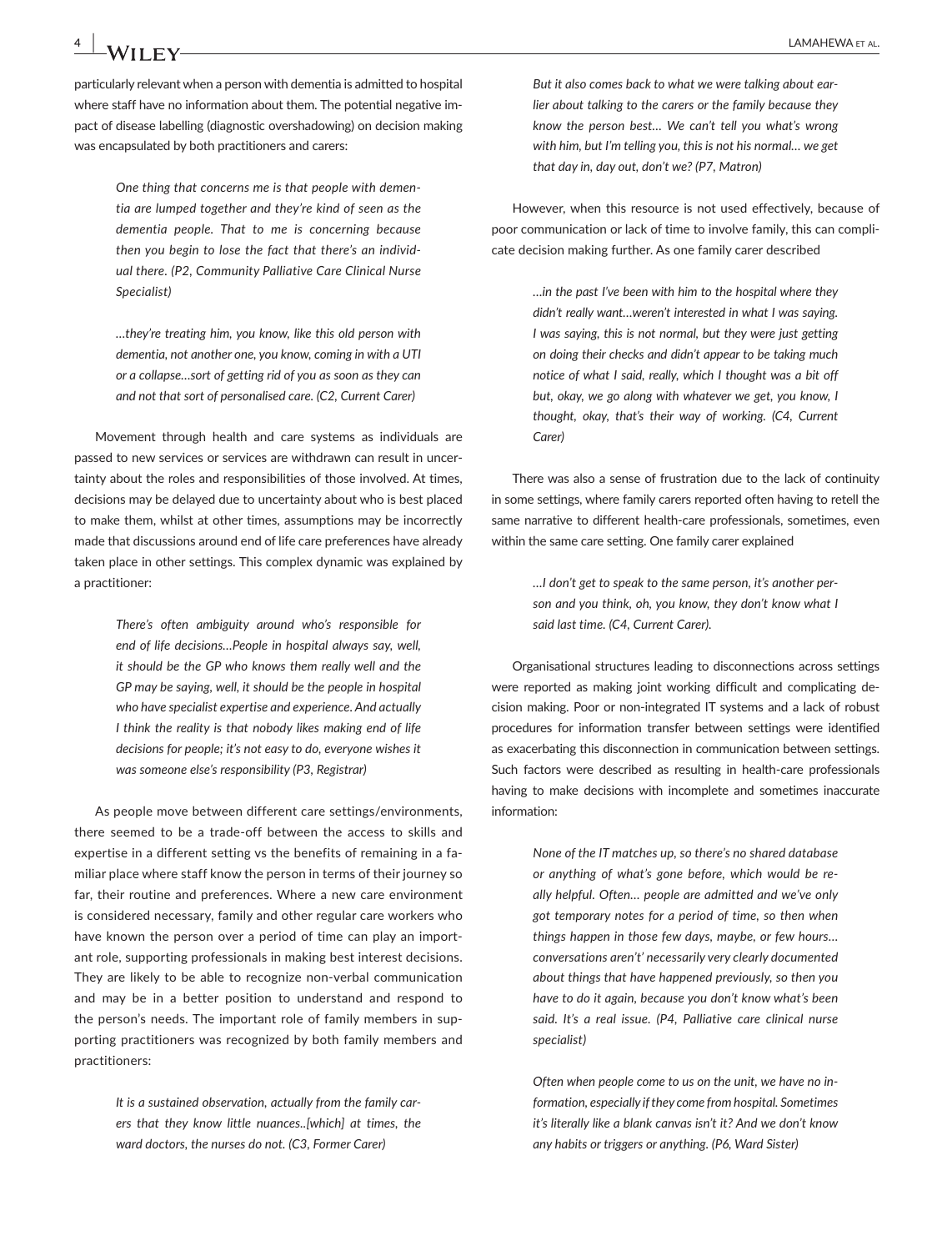### **3.2** | **Uncertainty amongst decision makers**

Amongst the possible triad of decision makers, the views of the person with dementia are needed, but are most often inaccessible. This means family members or advocates and practitioners must make decisions.

Often decisions were based on the family member's insight about/ or knowledge of the values or preferences of the person with dementia. However, they expressed feelings of uncertainty in how to best meet the needs of their relative. Further complications resulted if formal discussion had not taken place or if legal arrangements were not in place. As one carer explained:

> *It is difficult for me, or anybody else, probably, to understand what's going on in her brain. The only measure I've got is that she is calm, contented and, as far as I'm aware, well looked after… my view would be that she is where she does not want to be…we both were of the view that we didn't want to go that route…My perception is that she is… existing, which is not the situation, when we sort of had our faculties, that we wanted to be in, either of us. In fact, my… I think probably one of the things to bring out is you've got a living will, but it needs to be updated on a regular basis … Now, effectively, that's what I would have put in M's, if we'd done it, because, I mean, she's living on a knife-edge…(C5, Current Carer)*

> *I mean, she's had breast cancer twice – if something, another cancer developed, my view would be, let it be; keep her comfortable…you think you know what the individual would want. We've been married, what, 50-odd years, 52 years, but that's my perception. I don't know hers other than what might have been expressed in a living will. (C5, Current Carer)*

The often unpredictable nature of decline in dementia adds to the uncertainty. Practitioners felt limited by their ability to explain this unpredictability of decline. There was fear amongst the practitioners of communicating end of life decision making poorly and a fear of getting it wrong thereby losing the trust of those who are relying on their advice and guidance*:*

> *We all find it difficult…when we've withdrawn some of the medical treatment, the patient picks up and that's very hard for the relatives to understand and we get them saying, well, we've made a mistake, can you start treating again…(P1 Consultant in Older People Medicine)*

> *Because the problem is, if they do get better that time and go home, and then come back here later, and you have the same conversation…their expectations are completely different, because they (have) heard it before and they got better last time, so why are you not going to treat this time? (P1 Consultant in Older People Medicine)*

Differences in skill levels and competence also meant that some practitioners pass on decision-making tasks to others, as soon as they feel uncertain or are not confident with new clinical or care issues. In some instances, this led to an immediate decision to admit a person to hospital, seemingly resulting from fear and panic. Some hospital staff and clinical specialists felt that insufficient consideration was given to the wider ramifications of initiating a hospital admission:

> *The relatives and the staff at the homes sometimes panic a bit and the first thing they do is ring an ambulance and the patient's brought in and…they can bounce in and out without us a truly ever saying, well, where's the ceiling of care? Where are we going to stop? (P7, Matron)*

> *I think, especially health care assistants [care home assistants], they're frightened of being accused of not doing the right thing. So this is where we then get into the hospital scenario and it's easier for things to be decided in hospitals, because there are professionals at hand …(P2, Community Palliative Care Clinical Nurse Specialist)*

## **3.3** | **Internal and external conflict amongst decisionmakers**

Internal and external conflict amongst individuals can complicate decision making in a number of ways. Internal conflict may occur within individual practitioners whereby their personal values and ethos may differ from what is expected from them in accordance with professional guidelines and regulations. External conflict may occur when a number of individual practitioners who guided by their own individual values and ethos and governed by guidelines and regulations must negotiate the decision-making process. It can also occur between practitioners and families whose perspectives, values and priorities are likely to differ. Such conflict amongst individuals was described by a practitioner in the following way:

> *…Culturally….a lot of nurses from different countries have different views around feeding, and around medication at the end of life; so it's quite complex… not only are you dealing with families, you're dealing with clinicians' views, you're dealing with your colleagues' views…(P8, Nurse Ward Manager)*

A strong driver which appeared to increase internal conflict amongst clinicians was their expectation of themselves to treat the patient and make them better, keeping to a stereotype that the role of the clinician is to prolong life. This was reported to be most common amongst doctors. Some practitioners described the implications of such a situation:

> *I think it's very easy to make the decision to feed, to treat so they're seen to be doing something and it's not always the right decision for that patient. (P8, Nurse Ward Manager)*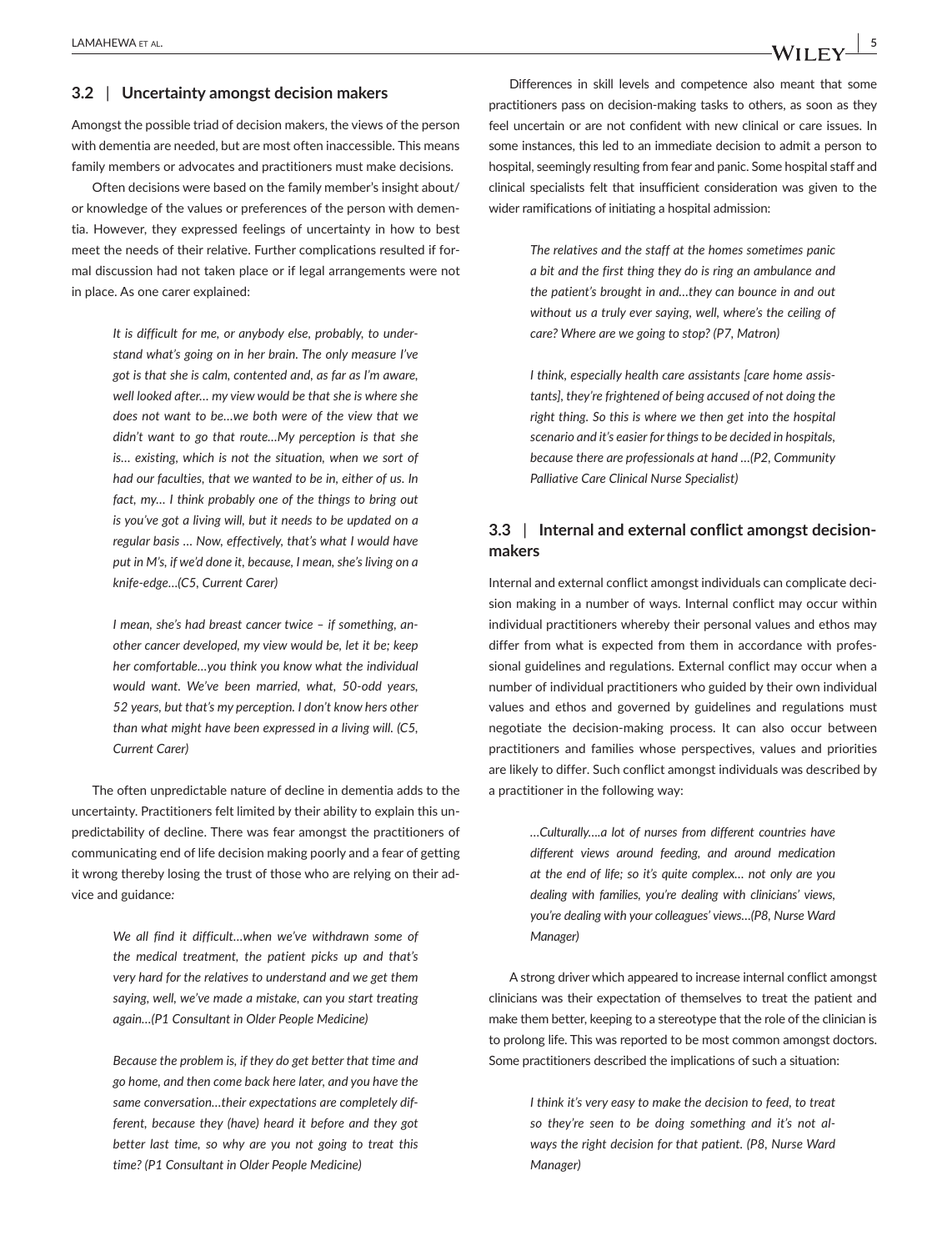# **6 LAMAHEWA** ET AL.

*In an acute hospital [people] expect interventions and treatment and they don't necessarily expect there to be a lot of multi-professional discussion before that happens, which is often the case, because it needs to be right for the individual, rather than a reflex, they're not eating, we must whatever happens, get some nutrition in to them. (P4, Palliative care clinical nurse specialist)*

In some settings what were described as rigid routines/standard practices, guidelines (rules and regulations) and performance targets limited practitioners' autonomy and complicated decision making. There was a sense of conflict between working outside guidelines and thereby potentially exposing oneself to potential litigation and complaints vs acting in the best interests of the person with dementia. For example, as one nurse specialist explained, guidelines on how often a person should be turned to prevent pressure sores tended to be followed even it was judged to be causing undue distress for the person with dementia. Ascribing this to fear of the potential legal implications, practitioners said other practitioners (not themselves) were sometimes making decisions to safeguard themselves, rather than what was in the best interests of the person with dementia:

> *..If people are going to stop doing things like that [following guidelines not in the best interest of the patient], then they need to know that they're going to be supported in that decision…because the other thing people worry about is litigation and complaints. It's all very well, but is there then going to be a complaint from the family that you haven't moved the patient. (P4, Palliative care clinical nurse specialist)*

Practitioners were of the view that relatives' expectations were shaped either by previous experience of dementia amongst people known to them or by occasions where their relatives' health had declined and then unexpectedly improved (as noted above). This sometimes led to differences of opinion between family carers and practitioners, in terms of what each believes is in the best interests of the person with dementia and can be a potential source of conflict in decision making. Most commonly, examples of such conflict occurred in talking about decision making about what to do if the person with dementia had eating and swallowing difficulties. Practitioners explained that often families would want their relatives to be fed, even if they as clinicians felt this was not appropriate:

> [...] it's also about families understanding that, actually, *not eating and drinking is often part of the end stage of the dementia process because I don't think a lot of them do understand that. And I know they get lots of information early on in the disease and when the diagnosis is made, but we can't expect them to retain it all at the end and remember they were told this might happen. I think it's just constantly reinforcing that, and also that not every dementia patient behaves the same, because you'll often*

*get somebody say, 'oh, my Grandad had dementia and he didn't do that', so you have to explain that there are different patterns, and I think it is time investment and trying to get the carers and the relatives to understand what endstage dementia is and that just offering sips and things frequently is as good as putting up drips and NG feeds and we're not actually doing them any favours [using artificial means of nutrition and hydration]. (P1, Consultant in Older People Medicine)*

*I think there's also the pressure from families, who sometimes lack understanding of the disease process and they've been insisting on the patients being fed, even though they have been made aware of this.(P5, Palliative care nurse)*

### **3.4** | **Lack of preparedness for the end of life**

Preparing early for a progressive decline in health and the inevitable end of life phase, when the person with dementia may be unable to convey or express their wishes, was thought to be vital by some participants. Advance care planning was thought to ease the burden of decision making for family and practitioners who may otherwise struggle to make best interest decisions. Practitioners were of the view that there should be more of a joint effort between different organisations and between different care settings to ensure that discussions on advance care planning took place early on when the person was still in a state of 'well-being' to reduce the burden on relatives and not during an acute incident:

*…they've come in to us because they're clinically unwell at that time and it shouldn't necessarily be that everything's put on them to say, you know, we're going to stop this because…it's not until they become clinically unwell and then all these conversations to have and it's kind of like, you know, too much sometimes then and that's when you get resentment and sometimes families get quite angry and think you're not giving the treatment. (P9, Senior Ward Nurse)*

Practitioners seemed to suggest that most professional dialogue around dementia was centred on the expected cognitive deterioration over time with less recognition that dementia affects physical capabilities, and in particular, that it can be a condition that people die from. Such emphases seemed to lead to some families feeling that they had been 'caught off guard' when end of life seemed to be on the horizon that that they were placed in the position of having to make decisions which they felt they were not adequately prepared to make. Timing of discussions is critical but if a person with dementia is not recognized as nearing end of life, then these conversations may not take place. Practitioners acknowledged that there tended to be poor recognition of the dying process even amongst clinicians, which meant that conversations with some families were delayed or absent altogether: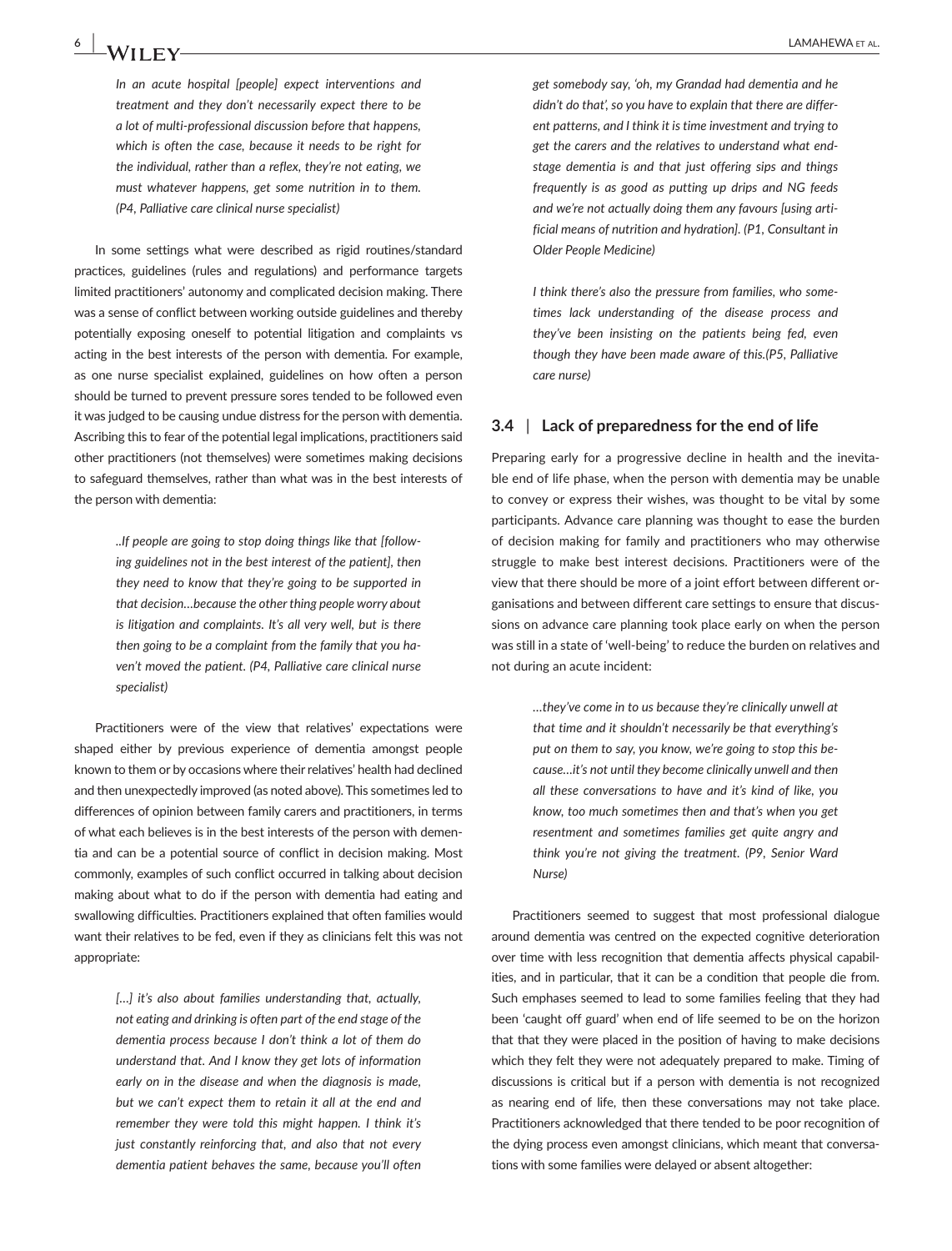*Many distressing situations arose because people weren't identified as dying, so that's something that, as professionals, we need to get better at, is to recognise…not just recognise but to communicating that to family, making sure.. It's not an ambiguous message. (P10, GP liaison)*

*It's an uncomfortable subject for us; it's also uncomfortable for the relatives and family to have that advance care planning communication, particularly if the patient is currently well. (P1, Consultant in Older People Medicine)*

Some reported that often an acute illness or an admission into hospital would have to occur for advance planning discussions to be instigated. And even then, there may still be a revolving door scenario where the person goes in and out of hospital, and advance care planning might never ensue:

> *I think something we always have trouble with is around, I guess, advance care planning in these situations, so we might get them risk-managed, we might get them to a point where, when you can get them home, but then they become like frequent flyers, every time they eat they get a chest infection and they will end up back in hospital and we start the process again. (P11, Lead SLT)*

A sense of preparedness, understanding and insight into the impact of dementia on the end of life seemed likely to have resulted in a greater level of acceptance amongst some carers, which was said to have a powerful influence on decision making between families and practitioners. This was highlighted through the account of one carer who explained that she had not wanted to put her husband through any unnecessary effort to extend his life:

> *Well […] the stage that he was at, there was no point in trying to extend life. He, we were at the end. We'd done everything that we could. It was not that we were trying to get rid of him…We had no other, we were only after his best interests.(C3, Former Carer)*

### **4** | **DISCUSSION**

#### **4.1** | **Summary**

This qualitative study explored factors contributing to difficult decision making for practitioners and family carers of people with dementia at the end of life. Four key themes were identified as follows: the image of a journey of care for a person with dementia, uncertainty amongst decision makers, internal and external conflict amongst decision makers, and a lack of preparedness for the end of life.

### **4.2** | **Communication**

At the end of life, people with dementia are likely to move across care settings. This movement limits the possibility of developing relationships between the triad of potential decision makers (person with dementia, family carer and practitioner), and this is reflected in the findings of the current study. Caron et al. (2005) suggest that quality of the relationship between carers and practitioners is established from the first interaction but that a trusting and supportive relationship between these two parties can take months to years to develop.<sup>14</sup> This supports our finding that there is likely to be increased difficulty in sharing decision making between staff and family carers who are unfamiliar with each other.

Moves between different settings can limit the knowledge and insight into a person's underlying social and medical history. Having little or no knowledge of the person and not being able to communicate with them can lead to 'disease labelling<sup>31</sup> a situation in which the individuality and identity of the person is lost and they are defined by their disease. Disease labelling can also result in diagnostic overshadowing,  $32$ whereby symptoms and signs are incorrectly attributed to dementia and other potential causes overlooked. Some practitioners suggested that use of tools such as 'This is me' which have been created to provide medical and social information about the person with dementia, to aid health and social care professionals to see the person as an individual and deliver person-centred care, should be used more widely<sup>33</sup>

The difficulties of decision making are likely to be even more pronounced at the end of life for people with dementia, compared to other health conditions, because of the associated cognitive decline.<sup>34,35</sup> Although in our study, those familiar with the person with dementia such as professional care workers or relatives were important in bridging the disconnection through the journey of care, these resources were often not well used. Studies have also highlighted the importance of 'educating health-care providers about the importance of working with families, and the importance of investing time in validating this partnership',  $14$  a key component of this work with families is good communication as reported by participants in this present study. Poor interpersonal communication between practitioners in the same setting as well as across settings, and between practitioners and family carers, not surprisingly appeared to increase the difficulty of decision making. Good communication has been consistently highlighted as an important aspect of shared decision making in various health conditions<sup>36-38</sup> as well as in end of life care.<sup>39</sup> Our study suggests that good communication needs to be considered at system level (eg information sharing) as well as interpersonal levels.

# **4.3** | **Uncertainty and conflict amongst decision makers**

Uncertainty was often a core component of much of the discussion that took place with family carers and practitioners. Not only was uncertainty a potential cause of sudden movement between settings with a direct impact on the person with dementia but it was also likely to create conflict within individuals as well as between the decision makers, indirectly impacting upon the person with dementia. The unpredictable nature of the disease course and at times a lack of recognition of the dying phase appeared to be the main source of uncertainty for practitioners. Other studies have also found that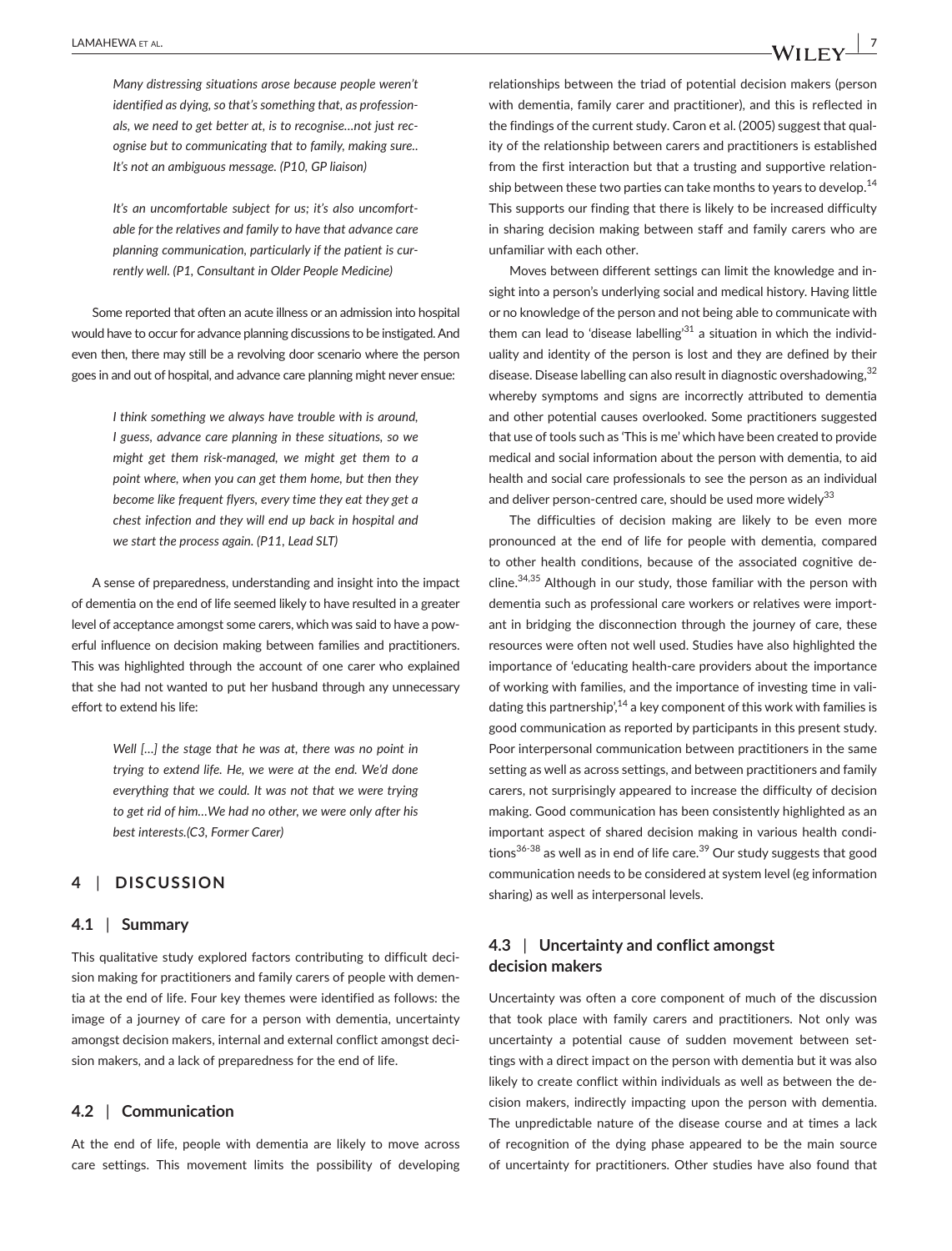**8 |**  $\mathbf{A}$ **//II**  $\mathbf{E}$ //  $\mathbf{A}$ 

limited understanding, recognition and preparedness of the end of life amongst both practitioners and family members are common.<sup>40,41</sup>

People with dementia can have a decline in health with little expectation of recovery; however, on occasion, there may be a sudden and unexpected improvement. Our findings indicate that the unpredictable nature of the dementia trajectory may lead to practitioners fearing that families will not trust their opinions and decisions. This fear appeared to make communication between carers and practitioners difficult. The theory of cognitive dissonance suggests that individuals strive to ensure that their beliefs and behaviours are consistent. Inconsistency (dissonance) or disharmony results in the decision maker becoming psychologically uncomfortable, motivating them to reduce this dissonance by actively avoiding situations that are likely to increase it.<sup>42</sup> It may be that this is reflected in our findings amongst some practitioners. The uncertainty might result in avoidance of difficult conversations. This fear also extended to overarching concern about the risk of wider repercussions such as litigation or complaints.

The complexities relating to decision making at end of life amongst those with dementia seemed to leave some practitioners feeling both disarmed and conflicted. Practitioners may feel disarmed because they do not have all the necessary information to make the decision for the person with dementia. In this situation, they must rely on secondary sources for information regarding the preferences of the person with dementia. However, some practitioners appeared to assume that the views and expectations of relatives were shaped by their own previous experience of dementia amongst people known to them. Other practitioners may assume that family carers know what the wishes and preferences of the person with dementia are even when no ACP has been discussed. This may potentially place a great deal of pressure on the relatives as well as lead to situations where decisions are based on what the relatives want as opposed to what the person with dementia may have wanted. Practitioners may feel uneasy because they are likely to be facing a situation in which they have to deal with multiple viewpoints, whilst managing their own perceptions of their role, their values and working within sets of rigid standards and guidelines.

Our study found that some relatives also faced uncertainty and conflict. Their accounts talked mostly about their uncertainty around what their relative would have wanted and feelings that they were unable to do their best for them. Harrison-Dening and colleagues demonstrated that family carers are not very good at predicting what the person with dementia would have wanted. $43$  Greater preparedness through earlier conversations with the person with dementia and their relatives, ensuring a better understanding of dementia and end of life, as well as advance care planning could be encouraged. Others have also reported limited understanding amongst family carers about what to expect at the end of life.<sup>40</sup> However, past studies do suggest that even when individuals have made advance directives, such as nonresuscitation orders, relatives are unsure about how closely to adhere to them.<sup>1,41</sup> Therefore, it may be important to revisit complex decisions at different time points.

A lack of preparedness can set up a cascade of events, whereby the person with dementia moves between care environments and is exposed to investigations and treatments that are not in line with the goals of care. Once the person with dementia is admitted to hospital, there may be an impetus to do something, in the way of treatment. This may spiral and lead to a situation in which it is more difficult to take a step back and initiate end of life care.

### **4.4** | **Strengths and limitations**

The focus groups carried out in this study included a mix of practitioners from different disciplines. The interdisciplinary mix of the focus groups was valuable to obtain a range of views and perspectives.<sup>44</sup> Mixed groups have the potential to silence individuals; however, this study found that a mixture of participants encourage conversation, debate and friendly questioning.

There are possible limitations with the sample in particular those who agreed to participate may encompass stronger opinions regarding end of life dementia care and therefore present a potential sample bias. Regional variations in end of life care have been recognized<sup>45</sup> and participants in our study were all practitioners experienced and working in either dementia or palliative care in London, Greater London, or Essex; therefore, their views may therefore not necessarily be representative of practitioners across England. However, teams did vary in the level of services provided.

Only two focus groups and three interviews were conducted with current and former family carers; it would have been useful to conduct more focus groups and interviews with family carers to allow for an in-depth comparison of family carer and practitioner views. Family carers were recruited from a national organisation and therefore may provide a biased range of opinions, for example, relating their views to extreme negative or extreme positive experiences they had of caring. Previous research has shown that family carers are more likely to take part in research if they have positive views to report,<sup>46</sup> however other studies have demonstrated a bias towards those with more negative experiences.<sup>40</sup>

#### **4.5** | **Implications and further work**

This study echoes other research conducted on needs and decision making relating to end of life care in dementia.<sup>15</sup> It suggests that the physical impacts of dementia, beyond cognitive decline, may need to be better recognized by practitioners and that there should be more efforts to engage families in such discussions if they wish. In terms of changes in care settings, decision makers need to consider the impact of moving as weighed against the potential gains. It is likely that some conversations with relatives need to be revisited multiple-times, as appropriate. Although increased importance is being given to advance care planning, it is evident that the uncertainty around decision making continues; therefore, important conversations between the triad of decision makers need to take place at an early stage. Movement through care settings is likely to complicate decision making and make it unclear as to whether end of life conversations have taken place. The role of GPs may extend to forestalling unnecessary movement through different care settings, facilitating a more seamless journey of care when necessary, and ensuring better transfer of information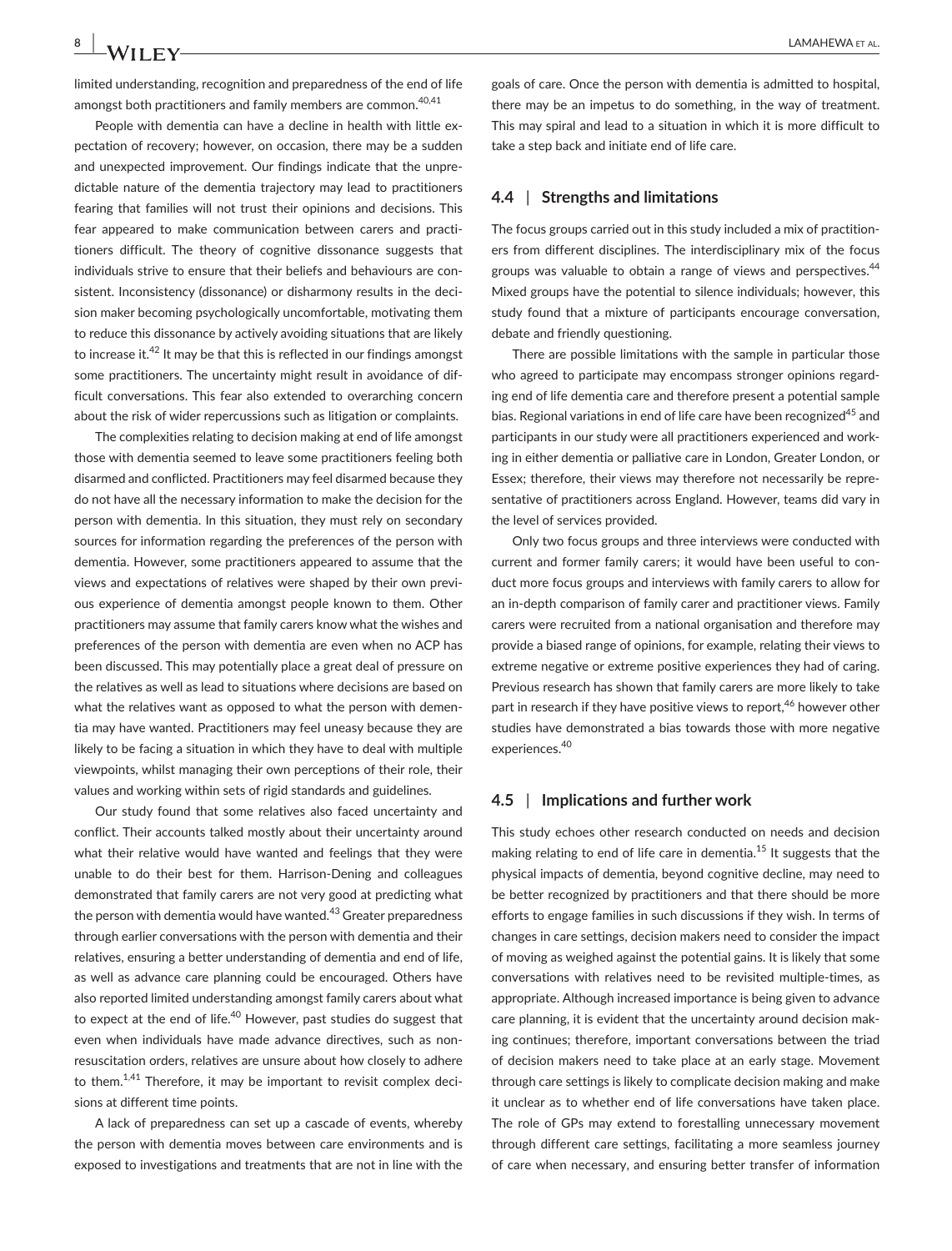about the person with dementia. Additionally, there appears to be a pressing need for improvements in informational sharing practices and policy. Practitioners should reflect on their own values and whether the expectations they place on themselves are in line with good decision making for their patients.

Research often concludes within this field that more training is needed for professionals, or that more information is needed for family carers about dementia and end of life in particular. However, we suggest that training is not always enough and guidelines can only guide to some extent. We suggest what is needed is more practical assistance, a tool such as a decision aid that encourages more engagement between professionals and carers, to have difficult conversations and carefully consider difficult decisions which need to be made. A tool such as this may enhance the engagement with advance care planning, and encourage both more professionals and people with dementia and their families to forward plan. Similarly, such a tool may be useful when planning has not taken place and decisions need to be made later on in the course of dementia when the person no longer has capacity. Finally, such a tool could be used as a means of engaging those practitioners and or family in difficult conversation which many so often actively avoid.

### **ACKNOWLEDGEMENTS**

This project was also supported by the Clinical Research Networks of the National Institute for Health Research (NIHR). The views and opinions expressed here are those of the authors and do not necessarily reflect those of the NIHR or the English Department of Health. We thank all the family carers and professionals who agreed to take part in focus groups and interviews. We are grateful for all the advice and guidance from the Alzheimer's Society research monitors and PPI representatives, Ms Cathy Bird, Ms Sue Lawrence, Ms Jane Ward.

### **AUTHOR CONTRIBUTIONS**

ND, SI, JM & ELS helped develop the project and gain funding; ND, SI, JW, RM, & KL contributed to data collection and analysis. All authors have contributed to drafting this article.

#### **CONFLICT OF INTEREST**

No conflicts of interest have been declared

### **REFERENCES**

- 1. Dening KH, Greenish W, Jones L, Mandal U, Sampson EL. Barriers to providing end-of-life care for people with dementia: a whole-system qualitative study. *BMJ Support Palliat Care*. 2012;2:103-107.
- 2. Matthews FE, Arthur A, Barnes LE, et al. A two-decade comparison of prevalence of dementia in individuals aged 65 years and older from three geographical areas of England: results of the Cognitive Function and Ageing Study I and II. *Lancet*. 2013;382:1405-1412.
- 3. Livingston G, Frankish H. A global perspective on dementia care: a Lancet Commission. *Lancet*. 2015;386:933-934.
- 4. Alzheimer's Disease International. *World Alzheimer Report 2015: The Global Impact of Dementia: An Analysis of Prevalence, Incidence, Cost and Trends*. London: Alzheimer's Disease International; 2015.
- 5. Chan KY, Wang W, Wu JJ, et al. Epidemiology of Alzheimer's disease and other forms of dementia in China, 1990-2010: a systematic review and analysis. *Lancet*. 2013;381:2016-2023.
- 6. Rait G, Walters K, Bottomley C, Petersen I, Iliffe S, Nazareth I. Survival of people with clinical diagnosis of dementia in primary care: cohort study. *BMJ*. 2010;341:c3584.
- 7. Mitchell SL, Teno JM, Kiely DK, et al. The clinical course of advanced dementia. *N Engl J Med*. 2009;361:1529-1538.
- 8. Sachs GA, Shega JW, Cox-Hayley D. Barriers to excellent end-of-life care for patients with dementia. *J Gen Intern Med*. 2004;19:1057-1063.
- 9. Department of Health. *End of Life Care Strategy: Promoting High Quality Care for all Adults at the End of Life*. London: Department of Health; 2008.
- 10. Mitchell SL, Kiely DK, Hamel MB. Dying with advanced dementia in the nursing home. *Arch Intern Med*. 2004;164:321-326.
- 11. Lukas Radbruch SP. White paper on standards and norms for hospice and palliative care in Europe: part 1. *European Journal of Palliative Care*. 2009;16:278-289.
- 12. McCarthy M, Addington-Hall J, Altmann D. The experience of dying with dementia: a retrospective study. *Int J Geriatr Psychiatry*. 1997;12:404-409.
- 13. Department of Health. *Mental Capacity Act*. London: Stationary Office; 2005.
- 14. Caron CD, Griffith J, Arcand M. Decision making at the end of life in dementia: how family caregivers perceive their interactions with health care providers in long-term-care settings. *J Appl Gerontol*. 2005;24:231-247.
- 15. Davies N, Maio L, Rait G, Iliffe S. Quality end-of-life care for dementia: what have family carers told us so far? A narrative synthesis *Palliat Med*. 2014;28:919-930.
- 16. Fortinsky RH. Health care triads and dementia care: integrative framework and future directions. *Aging Ment Health*. 2001;5(Suppl 1):S35-S48.
- 17. National Institute for Health and Care Excellence (NICE). *Dementia Quality Standard*. London: National Institute for Health and Care Excellence (NICE); 2010.
- 18. National Council for Palliative Care (NCPC). *Difficult Conversations for Dementia*. London: National Council for Palliative Care (NCPC); 2011.
- 19. National Council for Pallatiave Care (NCPC). *The Power of Partnership: Palliative Care in Dementia*. London: National Council for Palliative Care (NCPC).; 2009.
- 20. Department of Health. *Living Well with Dementia: A National Dementia Strategy*. London: Department of Health; 2009.
- 21. Kane M. *My Life Until the End: Dying Well with Dementia*. London: Alzheimer's Society; 2012.
- 22. Murphy E, Dingwall R, Greatbatch D, Parker S, Watson P. Qualitative research methods in health technology assessment: a review of the literature. *Health Technol Assess*. 1998;2:1-274.
- 23. Davies N. Talking with family carers about end-of-life care for people with dementia. *Eur J Palliat Care*. 2015;22:6-8.
- 24. Davies N, Rait G, Maio L, & Iliffe S. Family caregivers' conceptualisation of quality end-of-life care for people with dementia: A qualitative study. *Palliative Medicine*. 2016; 0269216316673552.
- 25. Mathew R, Davies N, Manthorpe J, Iliffe S. Making decisions at the end of life when caring for a person with dementia: a literature review to explore the potential use of heuristics in difficult decision-making. *BMJ Open*. 2016;6:(7) e010416.
- 26. Ericsson KA, Simon HA. *Protocol Analysis. Verbal Reports as Data*, 1st rev. edn. Cambridge, MA: MIT Press; 1993.
- 27. van Someren MW, Barnard YF, Sandberg JAC. *The Think Aloud Method. A Practical Guide to Modeling Cognitive Processes*. London: Academic Press; 1994.